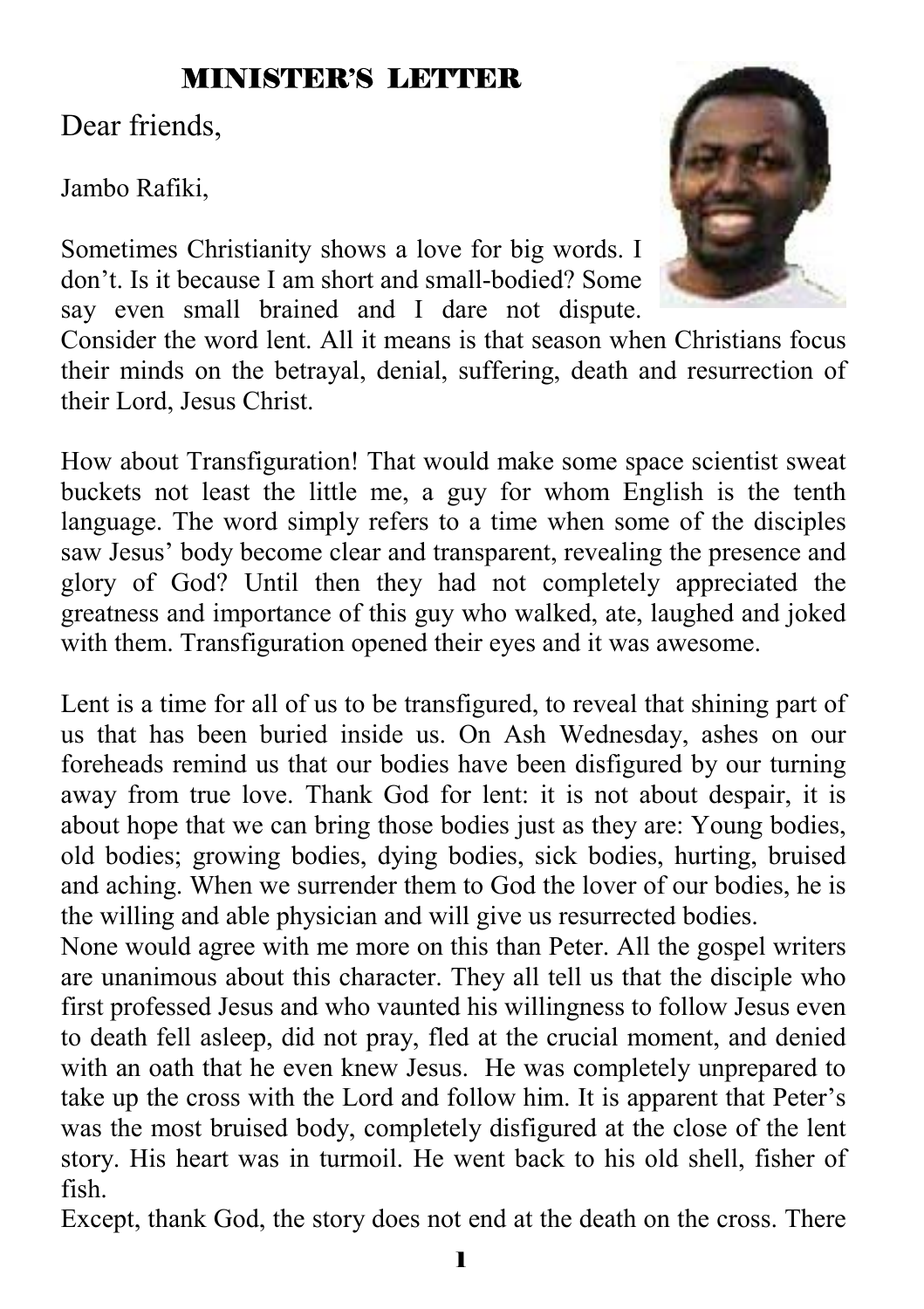is the resurrection to follow albeit Peter had forgotten all about it. Of course the sequel is a much happier story. Though Peter is slow to believe even after the resurrection, Jesus appears to him and embarks on the process of panel beating his disfigured body back to shape. Peter professes his love for the Lord three times, paralleling his three denials. He takes his place as leader of the Twelve, the evangelist, and a pillar of the Jerusalem church.

From Peter the disfigured to Peter the Figured out (transfigured) I see the following.

- *Challenge!* One need not be a psychiatrist to penetrate the reasons for Peter's failure. He was quite unaware of his own weakness; cocky rather than humble. Contrary to Jesus' repeated plea, he did not watch and he did not pray. So, Peter's story poses rather direct questions to us this Lent: Do we recognize our own fragility? Do we stand before the Lord humbly, conscious that we "hold his gifts in earthen vessels" (2 Cor 4:7)? Are we alert, on the watch? Are our eyes open to see the Lord still agonizing in the garden? Do we recognize his anguish in street people huddled in doorways for protection against the cold? Does his suffering glance, mirrored in the eyes of hungry children or hopeless mothers, touch our hearts?
- *Encourage!* Peter's story is meant to encourage Christians. His death as a martyr later on stood as a clear witness that, having failed initially, he eventually took up his cross with courage and followed Jesus. Surely, when tested especially in difficult times, many of us, like Peter, do fail. Peter's case assures all of us that there is hope: change, growth, conversion are always possible. Can great weakness, grave failures, and repentant love coexist within the same person? Peter's story says *yes*
- *Grace!* Finally Peter's story bears evidence that the Church is populated by saints and sinners! In fact, there is a mixture of the saint and the sinner in each of us. Sin and grace struggle deep within the heart of every Christian, including those in authority. The gospels proclaim that, as in the case of Peter, grace will win out if, of course, we allow the potter to break us and mould our disfigured body into his own likeness.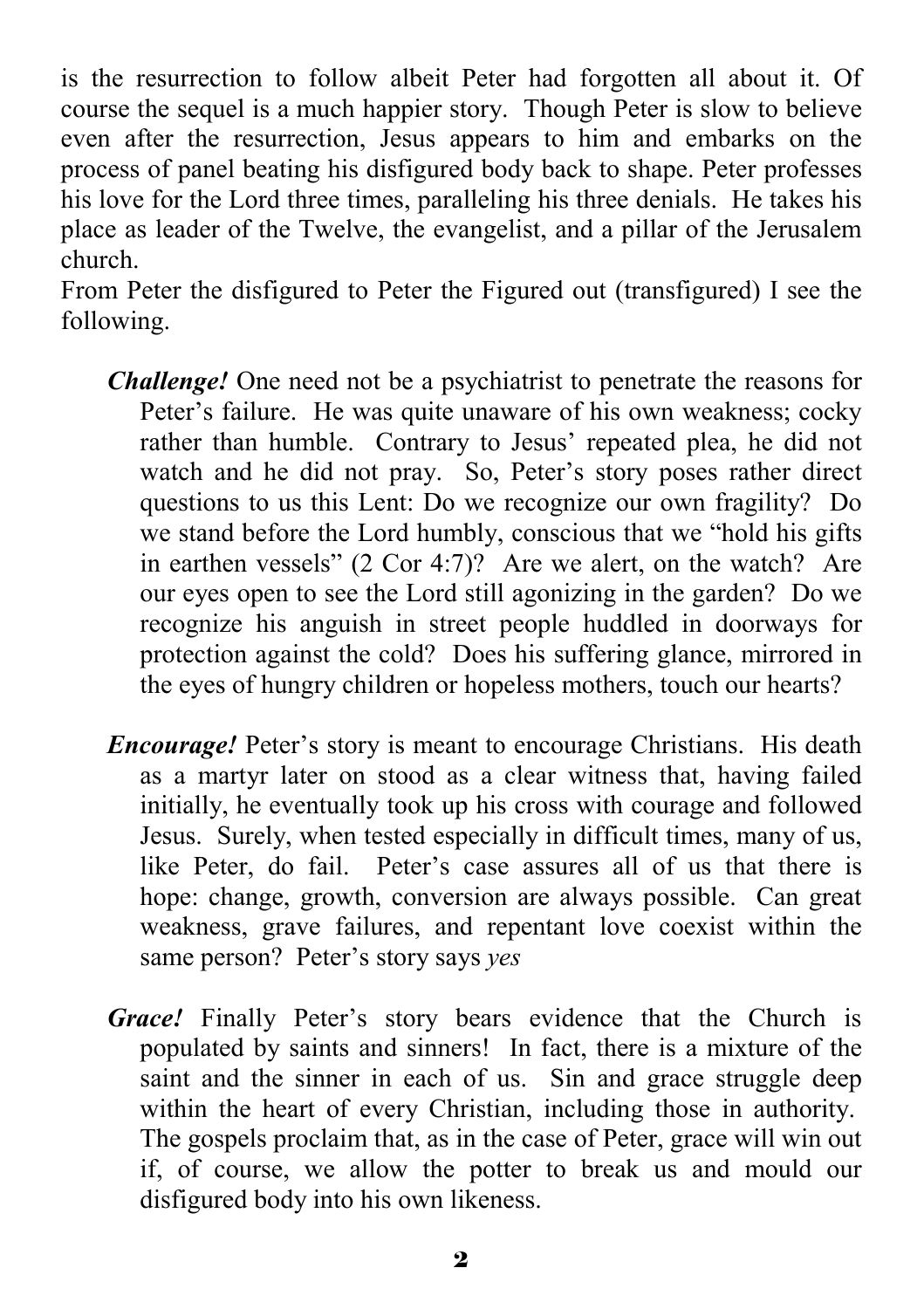Lent is not about repudiating our sinful bodies, it is about redeeming our bodies, our history, our relationship to the natural world, our ethics, our politics, our art, our religion. We dare to enter Lent only because we believe that at the end of the journey we will experience the resurrection OF THE BODY.



#### SIGMA

 $- < 0 > -$ 

WELL DONE to all involved in the SIGMA EVENT over the weekend of the  $18<sup>th</sup> -19<sup>th</sup>$  February. It was a lot of work for a lot of people but it was well worth it – what a wonderful time everyone had *(those who missed it – you missed a treat!)* 

## THOUGHT OF THE MONTH - MARCH 2006

—— $< 0 >$ ———



How long is it since you last had something to eat? Perhaps a couple of hours ago you had a hearty breakfast as some folk do, particularly on Sunday mornings. Or perhaps you had a bit of a lie-in and just grabbed a cup of coffee and a slice of toast before you set off for church or work. But I'm sure

you've had plenty to eat during the past twenty four hours. I'm sure, too, that you haven't got to worry about where your next meal is coming from. Go into any supermarket and you will find yourself spoilt for choice. There is so much for us to indulge in, not just to meet our basic necessities, but also so much we can buy to give ourselves a "special treat". We no longer have to think up an excuse for buying a tempting looking cake or a bar of chocolate. After all we can't be slaves to diets all the time, can we?

HOW BLESSED WE ARE but how much we take for granted. Perhaps it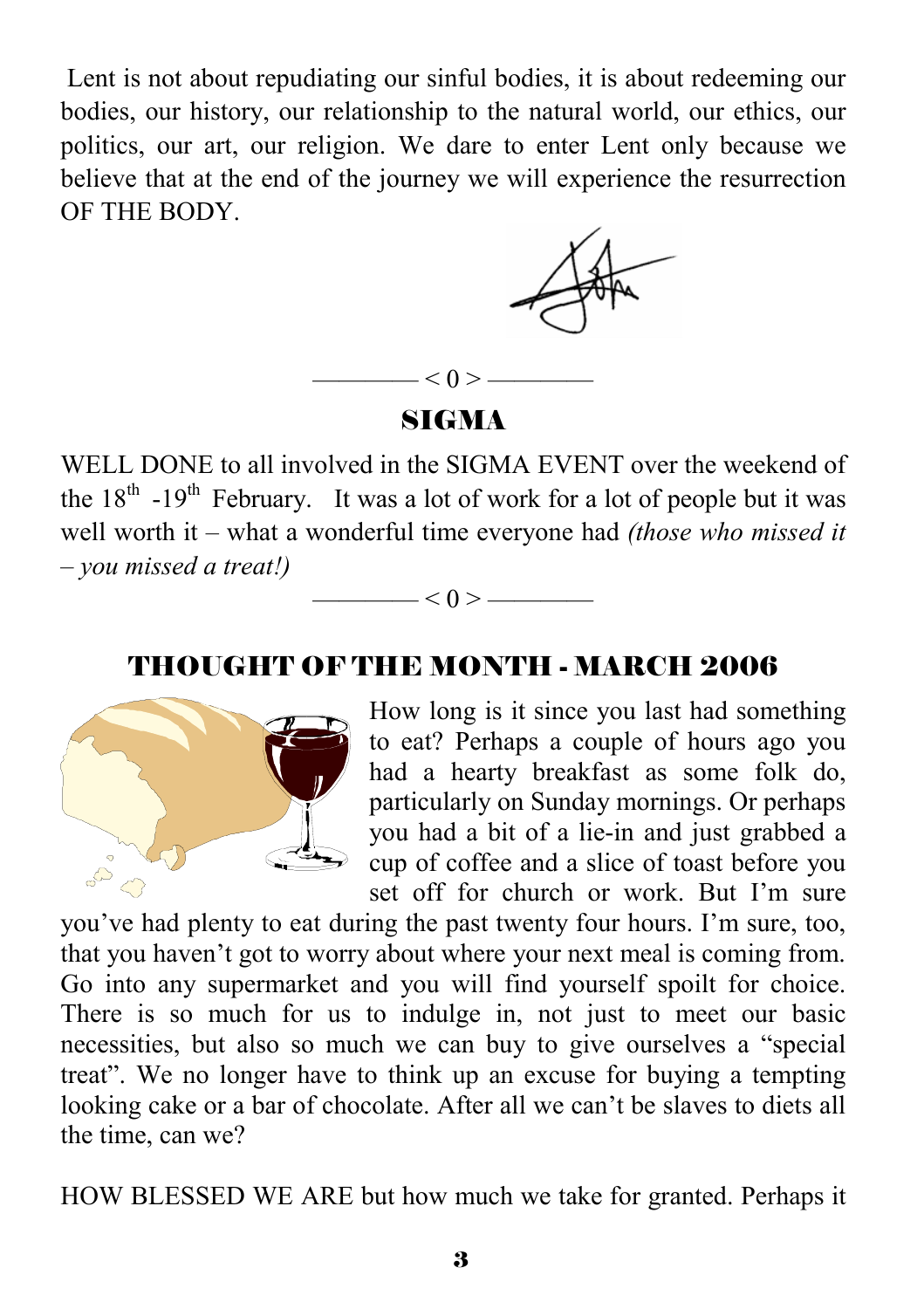would do us all good and make us more appreciative if we could be transported for a few days to some part of the world where there is abject poverty and food is non-existent or in very short supply. Maybe after that we would look at over-laden supermarket trolleys in a different light.

Jesus said, "Man does not live by bread alone." How true that is. All of us need not only food for our physical bodies but also food for our minds and we, in the so-called civilised part of the world, have far greater opportunity to feed our minds than many millions of people in other parts of the world. We have the ability to read and have easy access to books and literature. Hopefully in our church services we are given food for thought and spiritual nourishment. You could go on for a long time listing privileges we have and just take for granted.

We are constantly being told to lose weight, to watch our calorie intake, to eat five portions of fruit and vegetables each day. Having five portions of spiritual food each day does us good as well. A good dose of prayer, a bit of scripture reading, a short time of meditation, a word of kindness spoken – there are plenty of ways to build up that part of ourselves which really matters. May God help us all to get our priorities right and give us a truly thankful heart.

*Bill Cox* 

#### SPRING CLEANING ?

 $-$  < 0 >  $-$ 

It is nearly Spring (even though it doesn't feel like it!). Can we ask you to look in your kitchen cupboards to see if you have any crockery, bowls, etc. etc. that belong to the Church kitchen? We are about to make an inventory of the kitchen crockery and would appreciate any "returns" as soon as possible.



 Many Thanks *Maralyn Loft and Lesley Mortley*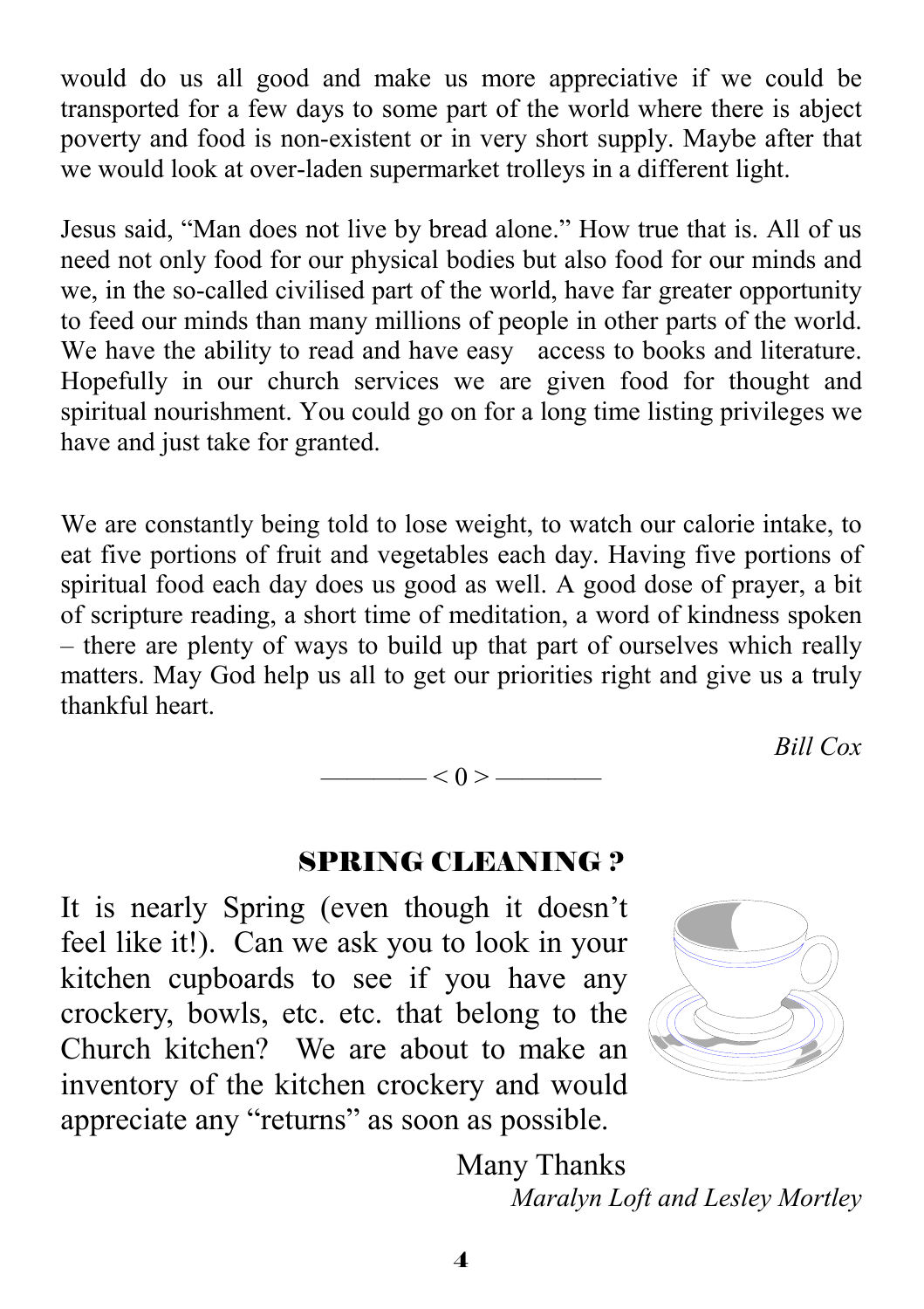## CONGRATULATIONS!



Congratulations to Mike and Benita Fuwa on the birth of a Son, who arrived on Monday 20th February at 2.42am, with a healthy weight of 8lb.

Following the Nigerian tradition Joshua Emmanuel Olanrewaju (which means 'continue to prosper') did not receive his name until Monday 27th, seven days after his birth.

May he always be as peaceful as he is in his first photo and may Abigail enjoy having a younger brother.

## $- < 0 >$  — MORE CONGRATULATIONS!

Congratulations also goes to Jennifer Smith on the publication of her first poem, we are very lucky that she has given her permission that we may use it within our Newsletter. Her poem appears in "Dad Rocks" which is available in all good bookshops.



# My Daddy

 My daddy is the nicest dad, The nicest a little girl could have. He's loving, kind and definitely caring, He thinks of me a lot and is always sharing. He is quite tall and is lots of fun, We like playing games, especially in the sun! He has thick, black curly hair, And to me he is my giant teddy bear! He has a good job and gets paid lots of money, And to me, well, he is quite funny. No matter what, he is always happy, He's my daddy and he always will be. Jennifer Smith (age 12)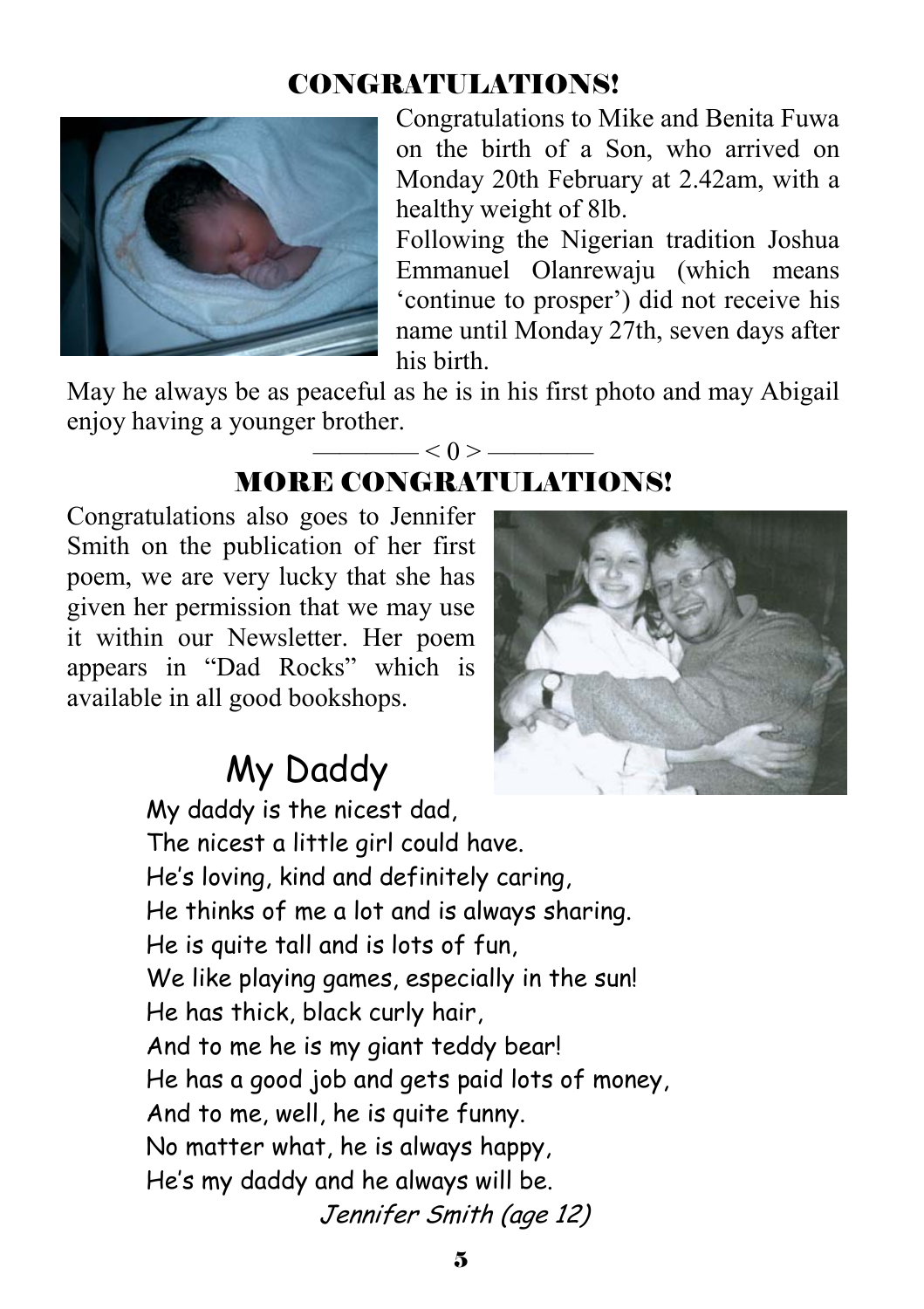## FAIRTRADE RECIPES

## Banana Celeste

Banana Celeste or Baked bananas with Cream Cheese is a rich pudding from Martinique which is served on special occasions. Cook the pudding in an ovenproof dish or in separate ramekin dishes. This pudding is made with Fairtrade bananas. The Fairtrade Mark means that suppliers have met international Fairtrade standards for providing a better deal for the growers in developing countries.



Preparation time: 5 minutes Cooking time: 30 minutes

Equipment needed: Ovenproof dish or 6-8 ramekins, frying pan, mixing bowl, wooden spoon, teaspoon, tablespoon, scraper, saucepan, fish slice, chopping board and a knife.

200g pack soft cheese 50g light brown Fairtrade sugar 1 level tsp ground cinnamon 50g unsalted butter 6 large firm but ripe Fairtrade Bananas 3 tbsp double cream

Preheat the oven to  $180^{\circ}$  C, gas mark 4. Cream the cheese, sugar and half the cinnamon together in a mixing bowl using a wooden spoon.

Melt the butter over a low heat in the frying pan.

Either slice the peeled bananas lengthways for the ovenproof dish or slice them thinly for individual ramekins.

Add the cut bananas to the melted butter and fry gently until golden brown on both sides. Distribute the browned bananas evenly, either in a large shallow ovenproof dish or ramekins.

Spread the cream cheese mixture over the bananas. Drizzle the double cream over the top and sprinkle with the remaining cinnamon.

Place the banana dish in the oven and bake for 15-20 minutes until the cheese is bubbling and golden brown. Serve immediately.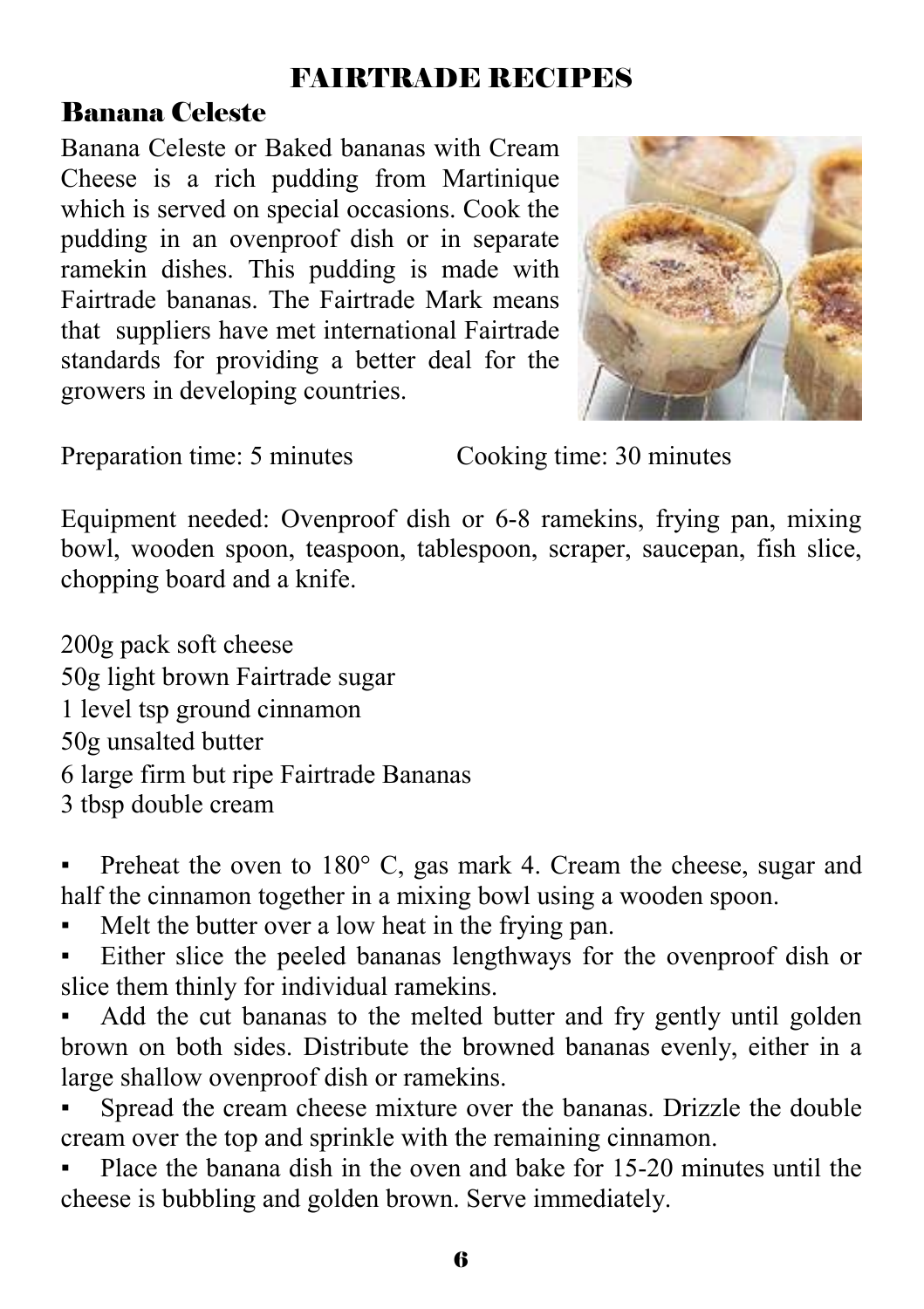#### THE CONTINUING SAGA OF THE GOOD SAMARITAN

Our story begins at Luke, chapter 10, verse 35:

 *'The next day, he took out two silver coins and gave them to the inn keeper. "Take care of him," he said to the inn keeper, "and when I come back this way I will pay you whatever else you spend on him."* 

 The Samaritan travelled along the road from Jerusalem to Jericho several more times, coming across travellers who had similarly been beaten up and robbed on five more occasions. Each time, he did as before – he bandaged their wounds and took them to the inn where, again, he asked the inn keeper to look after them and promised to pay the bill when he next came that way. In fact, he and the inn keeper became firm friends and the inn keeper even started thinking, "If this goes on much longer, I'll be able to retire on the proceeds."

 After the fifth occasion, the Samaritan considered setting up in business as a self-employed ambulance man. He saw that this could prove to be quite a lucrative business. So it proved. When they were better, the victims of the robbers paid him back the money he had spent. In fact, they were so grateful and generous that he began to make a handsome profit. But then he though to himself, "This is crazy; rather than keeping on helping these people after they have been attacked, I could do something to prevent them being attacked in the first place." So he organised a group and went after the bandits – killing some, capturing others and driving the rest out of the area.

 However, not content with that, he approached the Roman authorities about building a new road from Jerusalem to Jericho – the kind that the Romans were good at building. The road was eventually built. It was straight with no sharp corners and so no places where bandits could lie in wait for unsuspecting travellers. The Jerusalem to Jericho Camelway - the C25 - became a popular and safe road for travellers, who often wore badges saying "Sam fixed it for me" (sold to them by the inn keeper).

Which do you think was better – for the Samaritan to continue providing first-aid help for those in need, or for him to deal with the source of the problem? The answer, surely, is obvious.

*Derek Little, Wimbledon Guild of Social Services*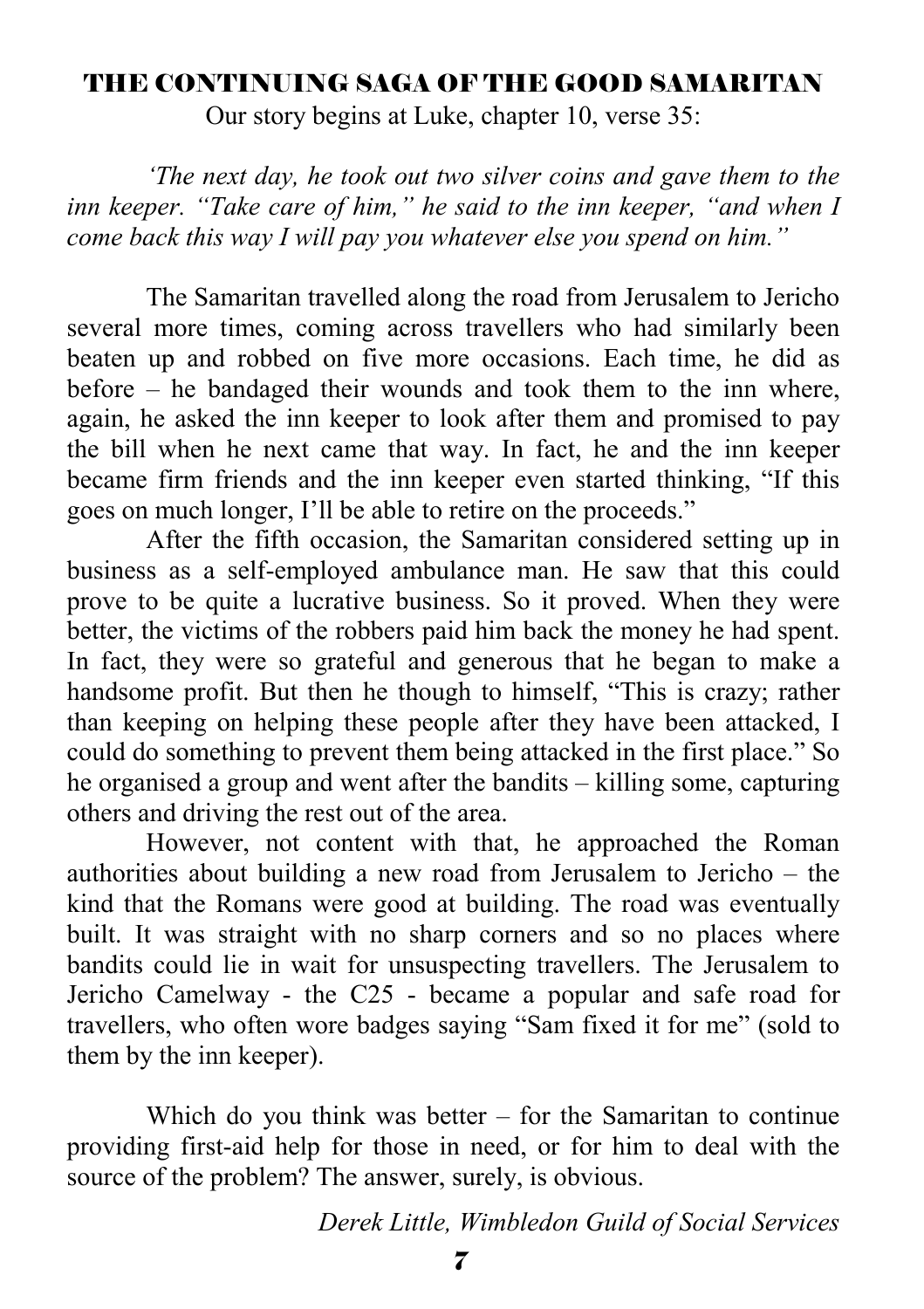## Reminiscences of a Journey to Kenya (part 3) 8th - 22nd August 2005 by Joyce Plant

#### **Monday August 15th**

Barry, Tony and Jenny had to visit the embassy to arrange for a new passport for Jenny, due to the loss of her bag on Sunday, which was to be delivered to Mombassa by the end of the week. They then went on to the Airport to collect tickets.

John put Faith, Cherie and Kim on to an early plane to Mombassa, and then visited the hospital to have treatment to a septic thumb! Everyone met at the airport and eventually on a plane to Mombassa. When John Nyota, Gwen and I emerged from the airport it was to see the coach disappearing in the distance. We thought they would



soon miss us and return to pick us up, but no such luck. Eventually a car was supplied to take us to the hotel.

The hotel was quite grand with an extensive foyer, a swimming pool running the length of the building, at least 3 dining rooms, but only one that was included in our tariff. We went down steps to our room which was on the ground floor at the back of the building. All the rooms had a terrace at the back with two chairs and a small table. We had a double bed and a single bed in our room and then we were supplied with another single. I shared the room with Gwen and Glenda, from Ruxley church. There was also a three-piece suite. We had an en suite bathroom and another small area between that and the bedroom proper which had a very good light over a dressing table. There was also a hanging space, three

![](_page_7_Picture_7.jpeg)

drawers and a wall safe. We had breakfast and an evening meal each day and the menu was varied and the food good, but mainly of an English type. Fruit was readily available but no vegetarian food or Kenyan food.

I did not mind the milk but did not like the bread at all. It was all white and rather sweet.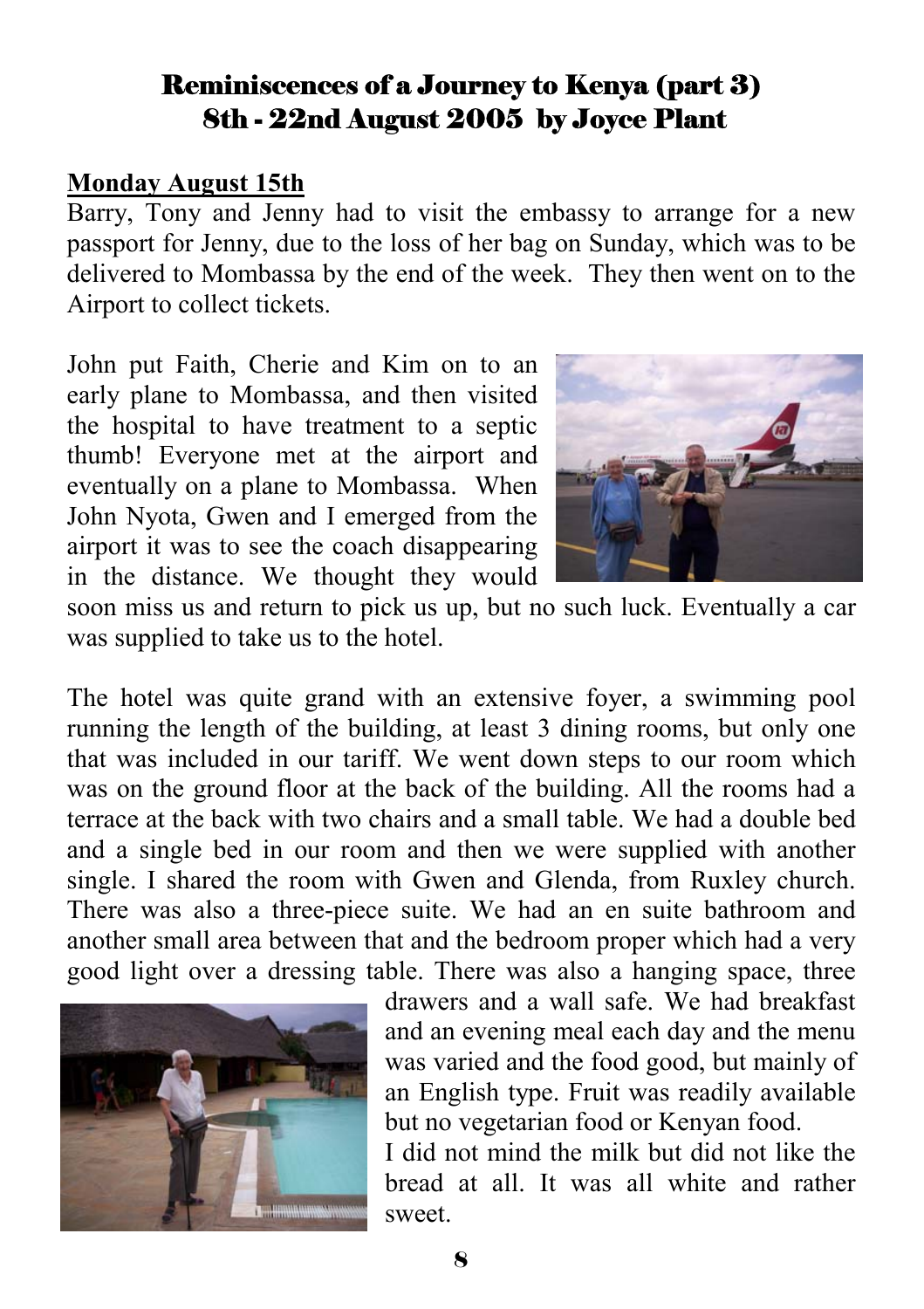## **Tuesday August 16th**

The weather was very warm today but not more so than it had been at home for a lot of the summer. One group of people visited Mombassa, the old town I think, but we rested by the pool in the morning. Another, mainly younger group had gone out in a glass bottomed boat, and done some snorkelling and came back very enthusiastic about the fish they had seen. So a group of older ladies decided to go after lunch. We went a long way out and the engine was turned off and we were just floating and the boat began to go up and down. We were offered large flippers and a snorkel tube before entering the water. I was not comfortable wearing this equipment and did not go in the water, but could see all the fish being fed under the boat. Certainly a spectacular display!

#### **Wednesday August 17th**

![](_page_8_Picture_3.jpeg)

We had booked to go on Safari to Tsavo Wildlife Park. We had an early breakfast and left the hotel at 7.30am.

We travelled in six seater mini-buses, and it was a long ride to Voi. When we arrived the roof was opened and we were advised to stand and look out to get a good view of the animals. We saw many types of

animals and birds, with more elephants than anything else, possibly because in captivity they have no enemies. Most of the natural water holes had dried up, but there had been an underground water pipe from Nairobi to Mombassa, and in several places the elephants had broken through and created some very good water holes. Around the park were several collections of large pipe ready to replace the original! We went to the hotel at 1.30pm for lunch and then a rest until another trip out from 4.00pm to 7.00pm. Supper and early to bed for another trip starting at 6.30 am.

#### **Thursday August 18th**

We saw another good selection of animals, but no lions, though our driver did try very hard to get us to a pride that had been sighted, but they had moved off before we arrived.

We returned to the lodge for breakfast and

![](_page_8_Picture_10.jpeg)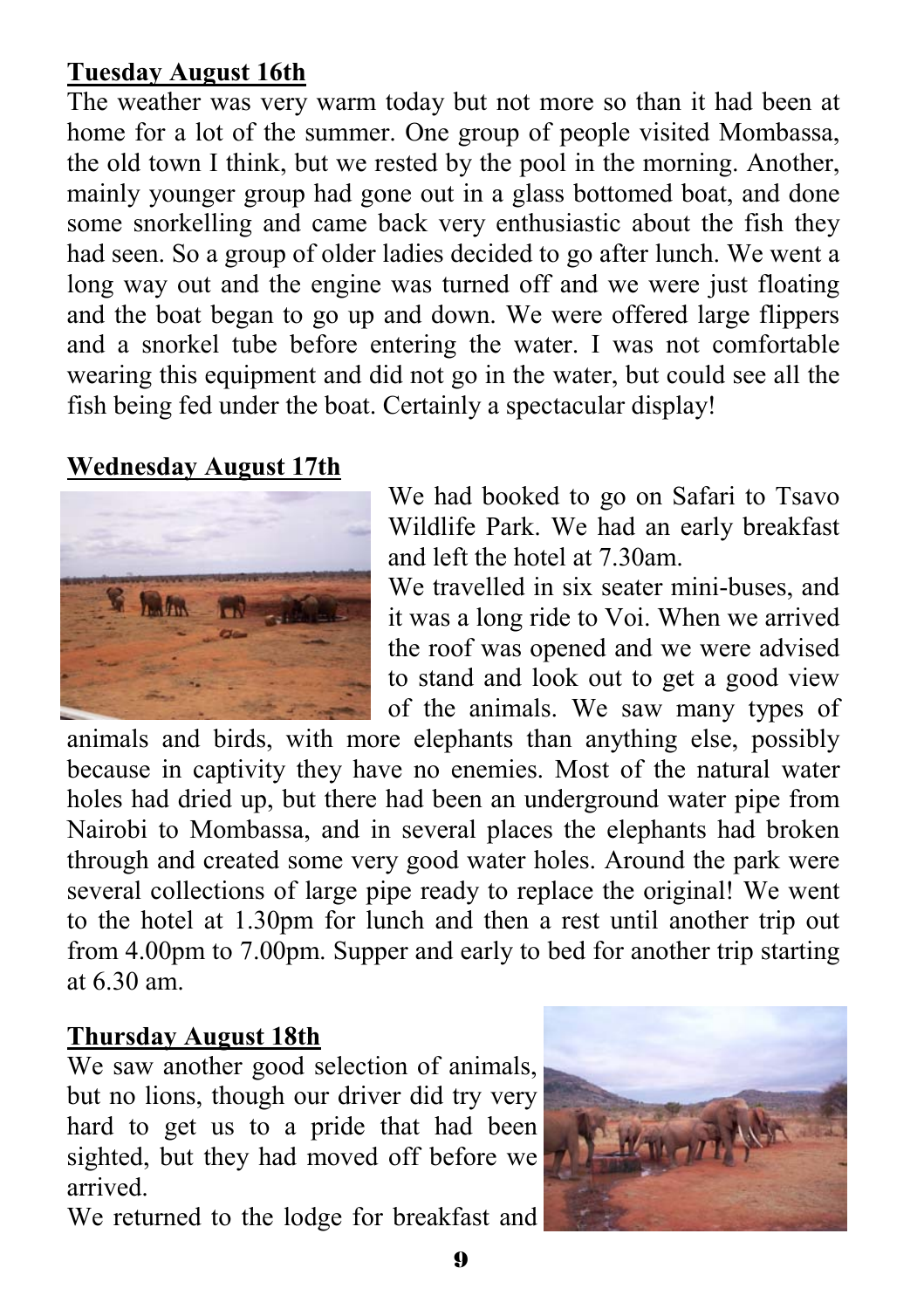departed for Mombassa at 9.30am arriving back at 1.30 pm. We had lunch by the pool from the cafe there. Several went swimming in the pool and some in the sea.

## **Friday August 19th**

![](_page_9_Picture_2.jpeg)

We arranged for a courtesy coach to pick us up and take us to Bombolulu, a workshop that I had seen advertised in a Christian Aid magazine and which supplies Fairtrade goods. The centre was founded by the Methodist Church in 1969 but is now run by a foundation, The Physically Disabled of Kenya, A.P.D.K. It is very

well organised and fairly commercial, but with many workshops and providing a great variety of goods and of course work for handicapped people. The gentleman who conducted our tour was in a wheelchair. There are many disabilities including deaf people working in the mobility workshop manufacturing quality locally-made aids and make them available to needy people with disabilities. Most applicants prefer the tricycle since they are light, fast and can cover long distances and are equipped with a luggage carrier. The light weight wheelchair is made with local materials and standard bicycle parts. It can be repaired by any technician even in rural areas. The wide front wheel is made of solid rubber which has a long life span and is puncture free and designed specifically to cope with African terrain. Seven workers make fifty wheelchairs in a month.

There were also sewing rooms, woodwork, African leather crafts, and jewellery workshops. All of a high standard, and amongst us we bought quite a selection of goods. It was also possible to see some of the living accommodation.

![](_page_9_Picture_6.jpeg)

#### **Saturday August 20th**

Eleven of our group went swimming with dolphins and snorkelling, leaving about 5.30am. Gwen, John (Sattaur) and Dawn set out to visit Malindi beach by Matata (public bus).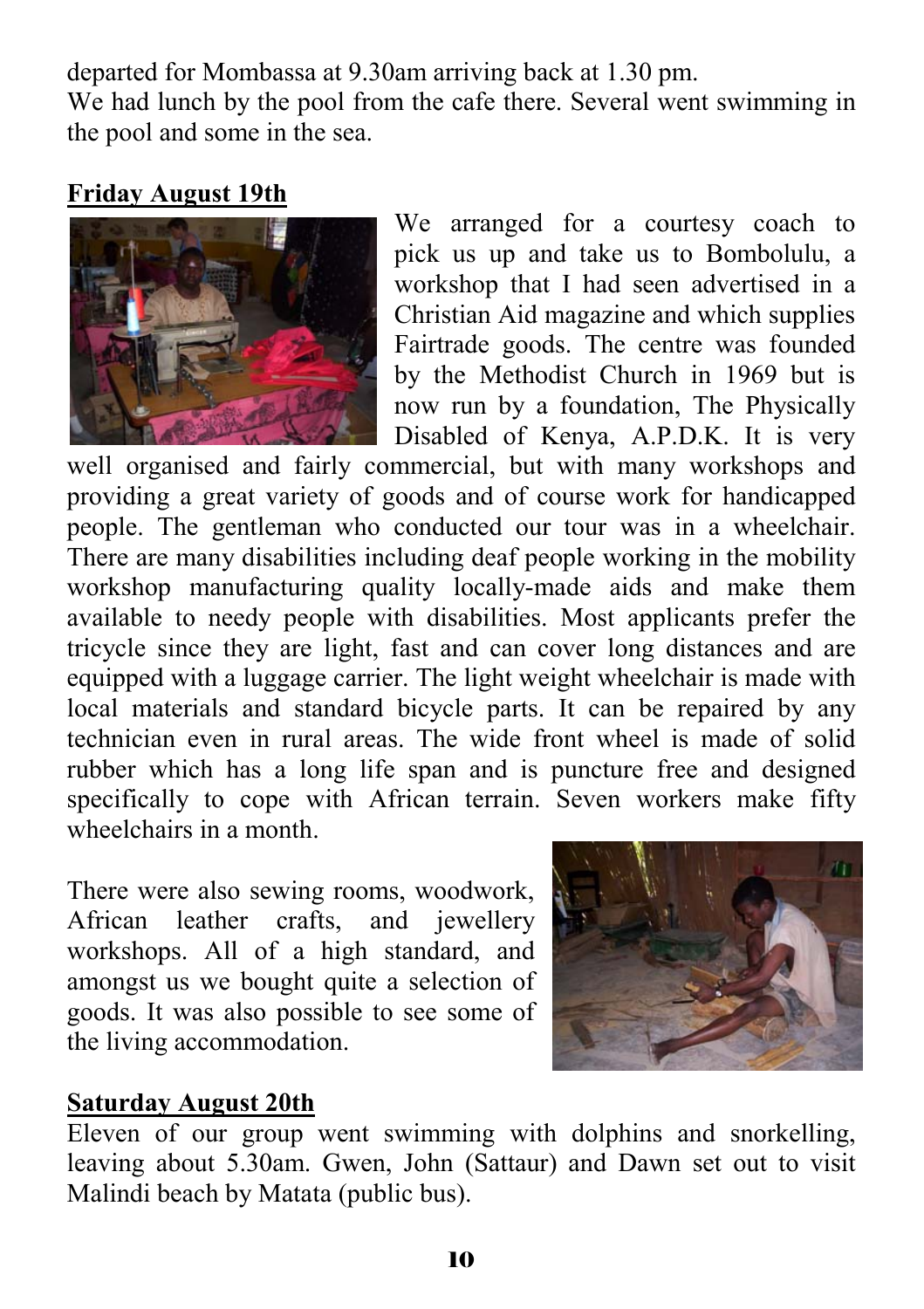The rest of the group went to Haller Park - a conservation park built on an old cement works. We had a guide, Mishak, included in the entrance fee. He was very quietly spoken but fluent in English. We saw two quite elderly hippopotami, porcupine, giraffe, a buffalo and several smallish crocodiles. It was also a fish farm with telapi which were sold locally.

#### **Sunday August 21st**

There was a selection of church services on offer to attend, but most of us chose the evangelical service in a marquee able to seat 2,000 and most of them were eventually filled. There was a lot of singing with loud, loud speakers, and a preacher who made every point about 7 times, and was still going when we decided to leave after a couple of hours. Very American and not Kenyan! It was quite a hot day and we had a long wait for the coach to come and pick us up. We spent the rest of the day resting and some did swimming.

## **Monday August 22nd**

We are due to leave today but not until evening. Several ladies took a taxi to a disabled guide workshop. The taxi driver had not heard of it but became interested, and will hopefully take more customers. It is quite a small project with one sewing room and all disabled girls. Again various items were bought. We were shown round the whole site and saw various crops of maize laid out to dry. Most of the girls live on the premises. They have been given a large expensive electric cooker but as the electricity is expensive they mostly use calor gas burners for cooking. The amenities were very similar to Kibuline school. The girls are given a thorough training in sewing and tailoring over two years and when they leave they are supplied with a sewing machine to take with them so they can then earn their living.

![](_page_10_Picture_5.jpeg)

The holiday has been a very enjoyable experience and most people seem to want to visit again. My daughter was worried and did not think I should travel to Kenya. Remember your age, Mother! I talked it over with God and always felt that he would not let me go if I could not manage. I am eternally grateful that I did go!

*Joyce Plant*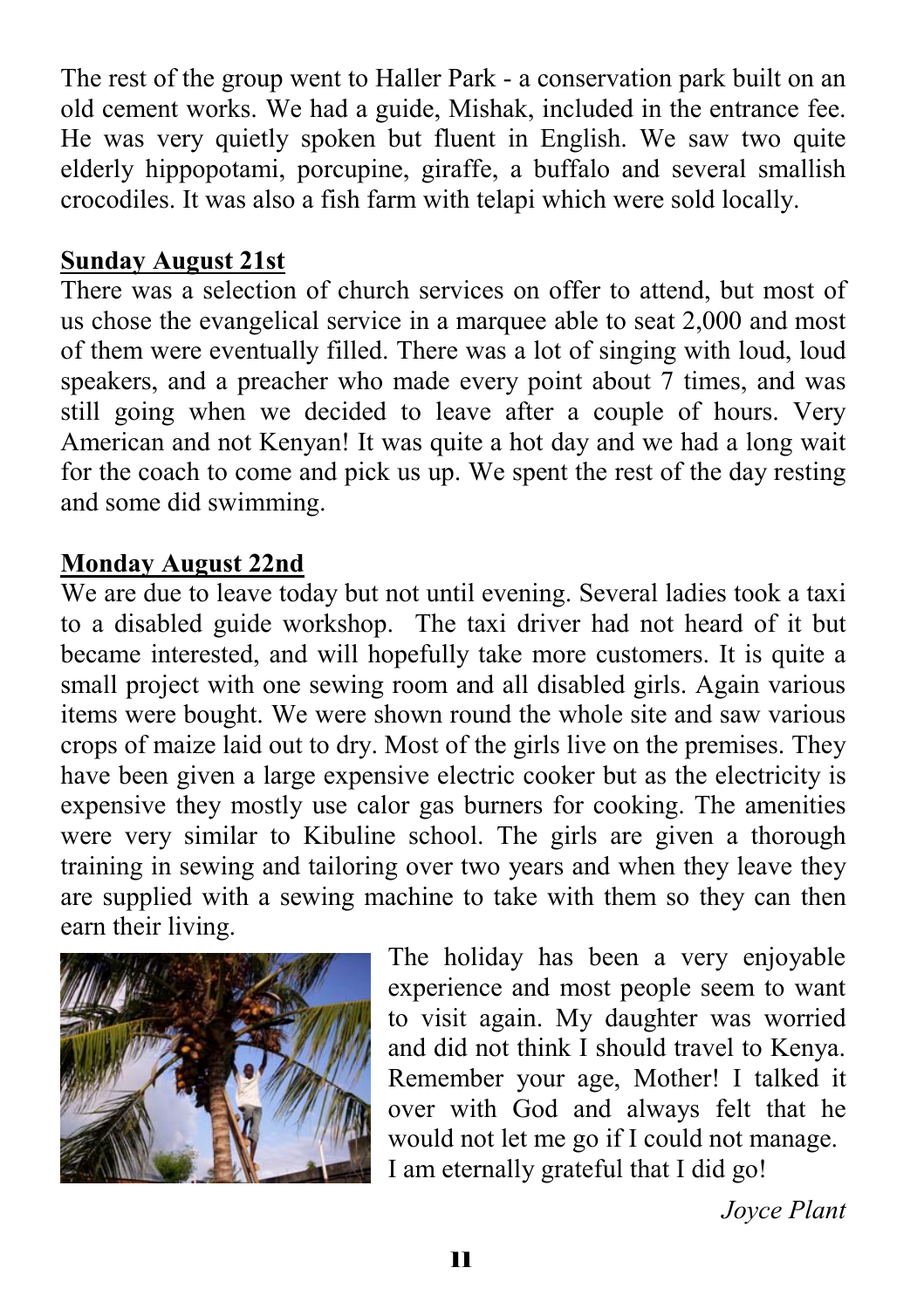## PUZZLE CORNER

*"Narnia's royal ship, the Dawn Treader, is silently floating the stream through the middle of the shiny Last Sea, and from aboard Lucy exchanges a brief look with a surprised mermaid."*

![](_page_11_Picture_2.jpeg)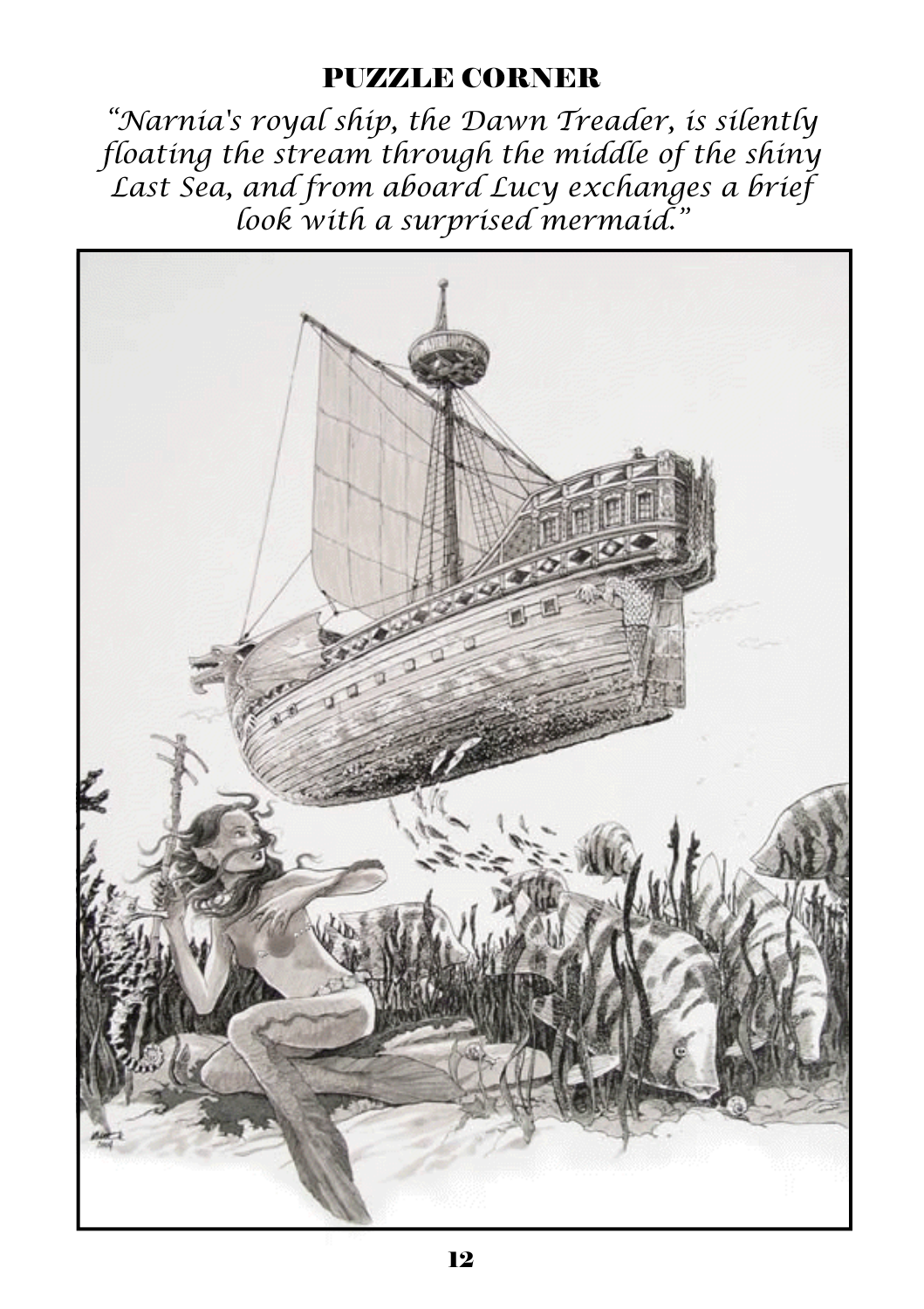## There are 10 differences in the picture shown below compared with the one on the other page, can you find them all?

![](_page_12_Picture_1.jpeg)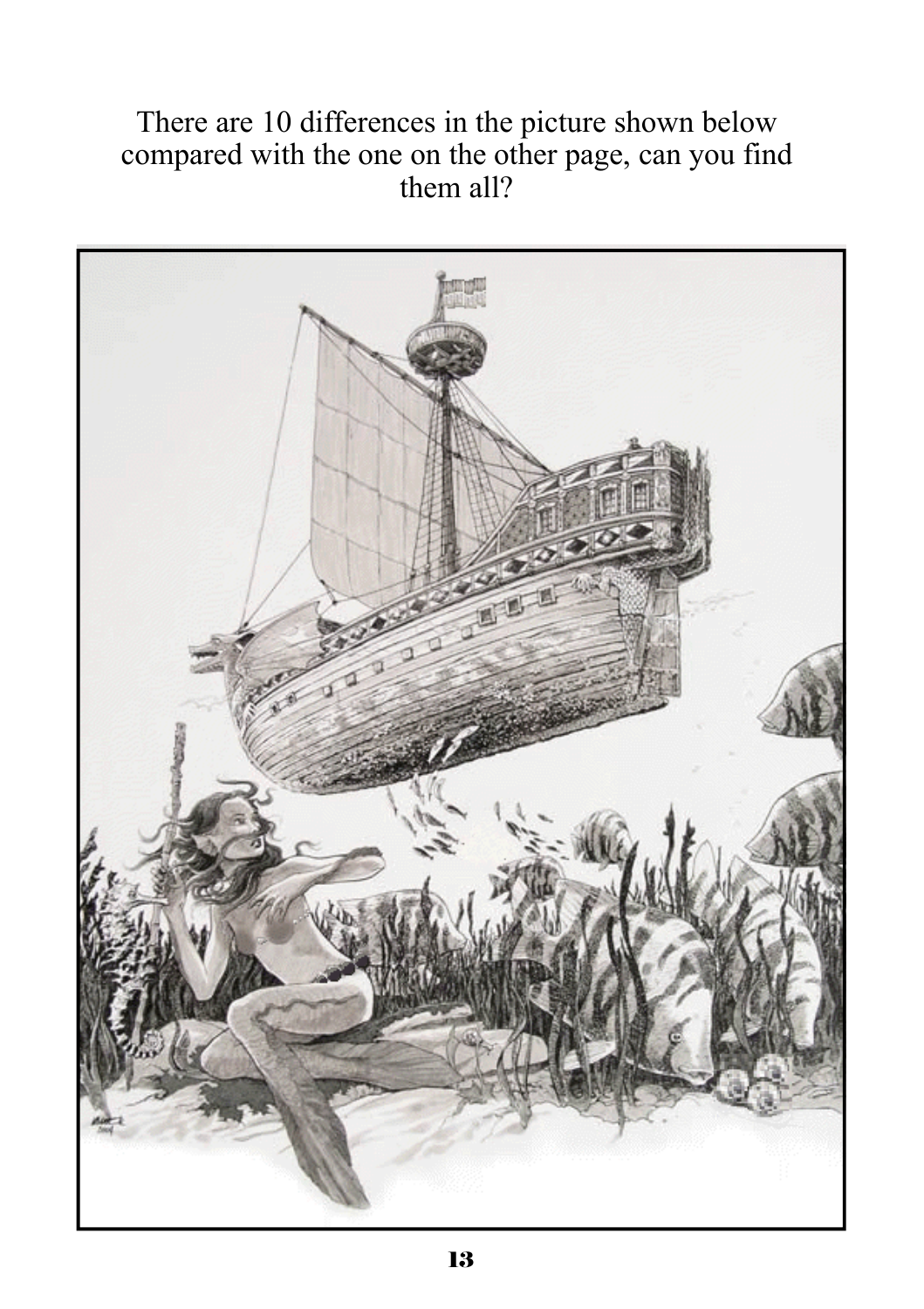# CHURCH DIARY FOR MARCH

| Thurs 2  |    | 7.15 pm            | Alpha Course                                                                        |
|----------|----|--------------------|-------------------------------------------------------------------------------------|
| Fri      | 3  | 10.30 am           | Woman's World Day of Prayer - Morning Service<br>at St Winifred's Church, Wimbledon |
|          |    | $8.00 \text{ pm}$  | Woman's World Day of Prayer - Evening Service<br>at Martin Way Methodist Church     |
| Sat      | 4  | $10.00$ am         | Alpha Course Away Day at St Giles, Ashtead                                          |
| Sun      | 5  | 10.30 am           | Morning Service led by Janet and Bob Hamblin                                        |
|          |    | 6.30 pm            | Communion Service led by Rev Barrie Tabraham                                        |
| Mon      | 6  | 2.45 pm            | Fellowship - Linda Rayner                                                           |
| Tue      | 7  | $10-12$ pm         | Coffee and Chat                                                                     |
|          |    | 8.00 pm            | Time for Prayer                                                                     |
| Weds 8   |    | 7.45 pm            | Midways Group – Mrs Haynes –<br>Life of a Lady Bailiff                              |
| Thurs 9  |    | 7.15 pm            | Alpha Course                                                                        |
| Fri      | 10 | $12.30 \text{ pm}$ | Luncheon Club                                                                       |
| Sun      | 12 | $10.30$ am         | Communion Service led by Rev John Nyota                                             |
| Mon 13   |    | 3.45 pm            | Fellowship - Derek and Mary Heaton                                                  |
| Tue      | 14 | $10-12$ pm         | Coffee and Chat                                                                     |
|          |    | 8.00 pm            | Time for Prayer                                                                     |
| Thurs 16 |    | $7.15 \text{ pm}$  | Alpha Course                                                                        |
| Sun 19   |    | 10.30 am           | Praise Service led by Rev John Nyota                                                |
| Mon $20$ |    | 2.45 pm            | Fellowship                                                                          |
|          |    | Tue 21 10-12 noon  | Coffee and Chat                                                                     |
|          |    | $7.30 \text{ pm}$  | Men's Supper Club – Emily Kim -<br>Korea                                            |
|          |    | $8.00 \text{ pm}$  | Time for Prayer                                                                     |
| Weds 22  |    | 7.45 pm            | Midways Group - Pauline Riley -<br>My 70th Birthday trip to the Galapagos Islands   |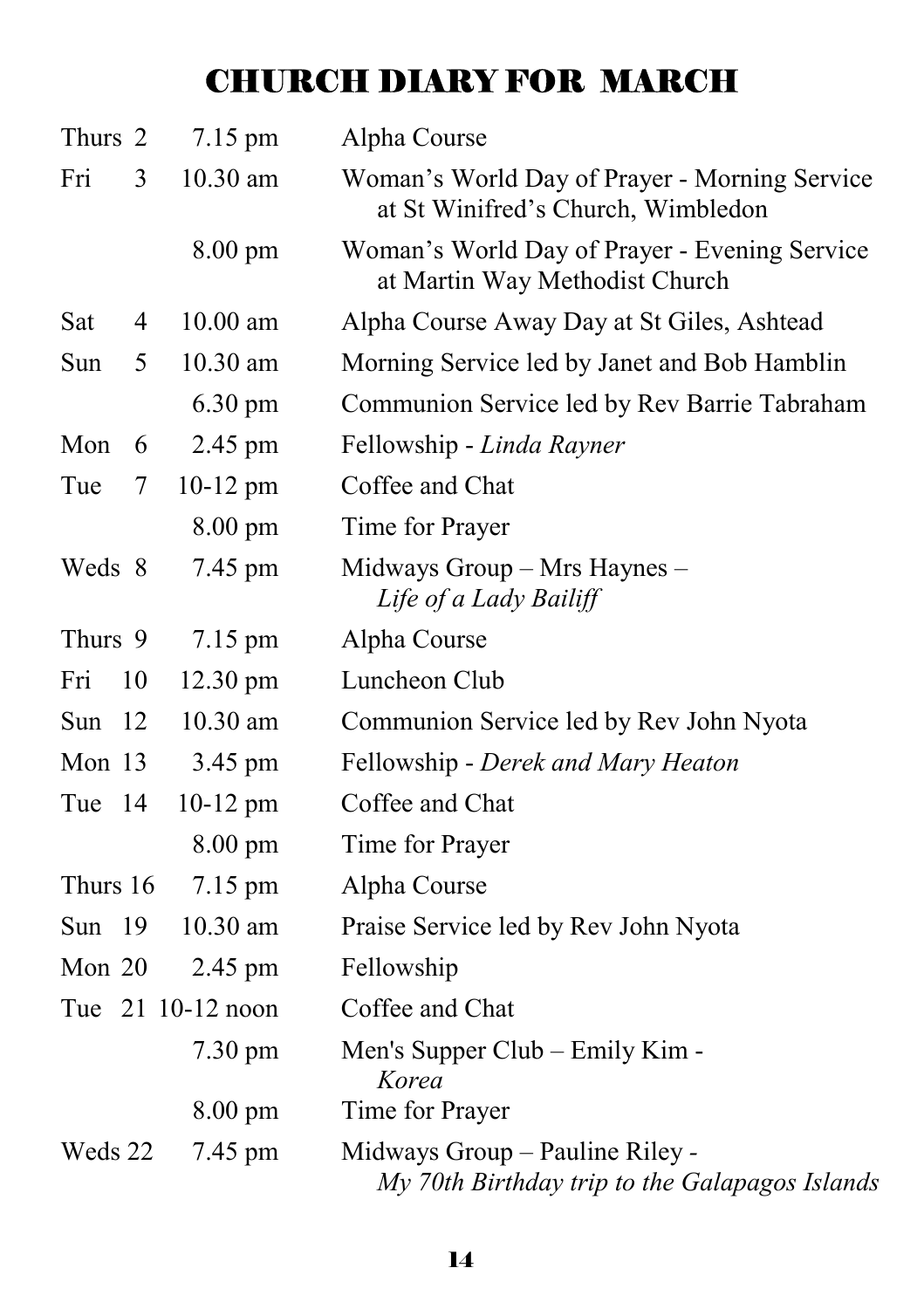|          | Thurs $23$ 7.15 pm                 | Alpha Course                                   |
|----------|------------------------------------|------------------------------------------------|
|          | Fri $24$ 12.30 pm                  | Luncheon Club                                  |
|          | Sun 26 10.30 am                    | Mothering Sunday Service led by Rev John Nyota |
|          | Mon $27 \frac{3.45 \text{ pm}}{2}$ | Fellowship                                     |
|          | Tue 28 10-12 pm                    | Coffee and Chat                                |
|          | $8.00 \text{ pm}$                  | Time for Prayer                                |
| Thurs 30 | $7.15 \text{ pm}$                  | Alpha Course                                   |

*Please refer to the Website (www.martinway.org.uk) or Weekly Notice Sheet for any additional information*

![](_page_14_Picture_2.jpeg)